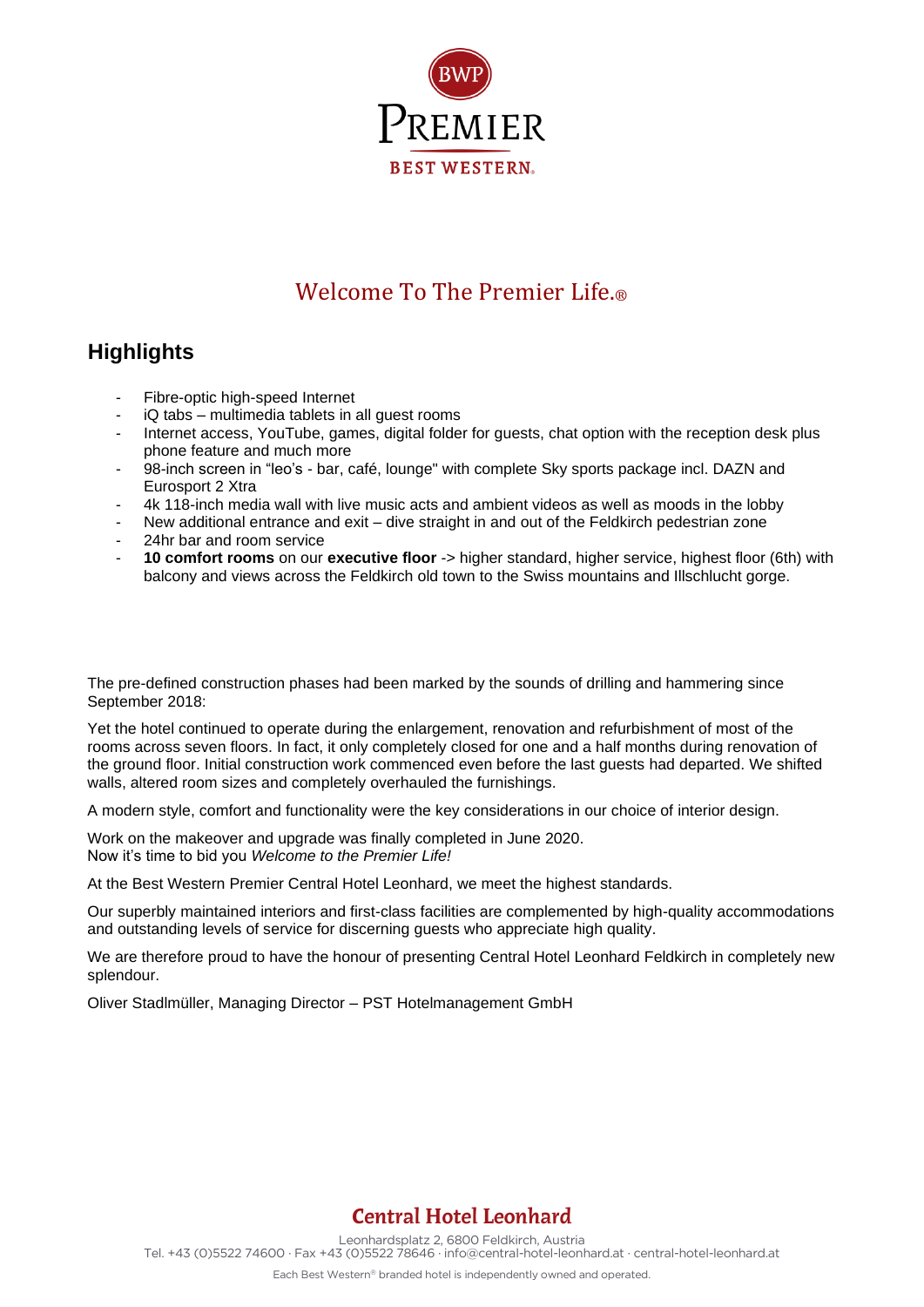

## **PRESS RELEASE**

**Best Western Premier Central Hotel Leonhard, Feldkirch**

# **Big City Vibes: Central Hotel Leonhard switches to premium brand after conversion**

*Central Hotel Leonhard brings cosmopolitan flair to the Alpine region: after a conversion and renovation phase lasting eighteen months, the four-star establishment upgraded its brand within the Best Western family in June 2020 – just in time to celebrate the 20th anniversary of operators PST Hotelmanagement GmbH. As Best Western Premier Central Hotel Leonhard, it is now set to welcome its guests to Feldkirch, a town where the four countries of Austria, Germany, Switzerland and Liechtenstein converge. Four million euros were invested in the new, luxurious interiors.*

**Feldkirch, 1 July 2020**. The former Best Western Plus Central Hotel Leonhard in Feldkirch, Austria, welcomes its guests with a completely new look and moves up to the premium category within the Best Western brand family. As a result, the hotel is going upmarket and wishes to attract new customer segments. At the same time, it will continue its cooperation with Best Western Hotels & Resorts and remain under the umbrella of BWH Hotel Group Central Europe, with all the sales and marketing service benefits offered by the Group. Nor does the change in brand present any disadvantage to guests, who can continue to book the Feldkirch hotel through all Best Western booking channels and Best Western partner sales channels and keep earning reward points in the brand loyalty program. Oliver Stadlmüller, managing partner of PST Hotelmanagement GmbH which operates the hotel, has prepared for the change of brand by lavishly redesigning the hotel. As owners of the hotel property, the Wilhelm Lampert Private Foundation and PST Hotelmanagement GmbH have invested a total of four million euros in the renovation work. Following the conversion and renovation work which began in September 2018, the hotel interior has been completely transformed in terms of its features and appearance. What first catches the eye is an eight-metre long reception area in a black and gold design which now dominates the spacious lobby and which has been designed with high-quality floors and lounge furniture as well as tasteful decorative objects in gold tones. The bar and restaurant have also been rebuilt and refurbished, as have the meeting rooms, guest rooms and bathrooms. In addition, the hotel now has a new entrance and exit leading directly into the pedestrian area of the medieval Feldkirch old town. The work took place from September 2018 up to and including June 2020 and was carried out in two renovation phases per year (spring/autumn) while the hotel remained open.

Together with hotel manager and authorized representative Nico Flachsenberger, Stadlmüller has managed to realise the design concept which he personally developed. "We want to stand out from the rest and instead of being some classic quaint hotel bring cosmopolitan flair to Feldkirch. Our guests can expect exclusive and luxurious facilities in a spacious and open location – a lifestyle hotel at a premium site" is how Stadlmüller explains his vision. This will bring a breath of fresh air to the hotel which has been operated by PST Hotelmanagement GmbH for 20 years.

#### Central Hotel Leonhard Leonhardsplatz 2, 6800 Feldkirch, Austria Tel. +43 (0)5522 74600 · Fax +43 (0)5522 78646 [· info@central-hotel-leonhard.at](mailto:info@central-hotel-leonhard.at) [· central-hotel-leonhard.at](http://www.central-hotel-leonhard.at/) Each Best Western® branded hotel is independently owned and operated.